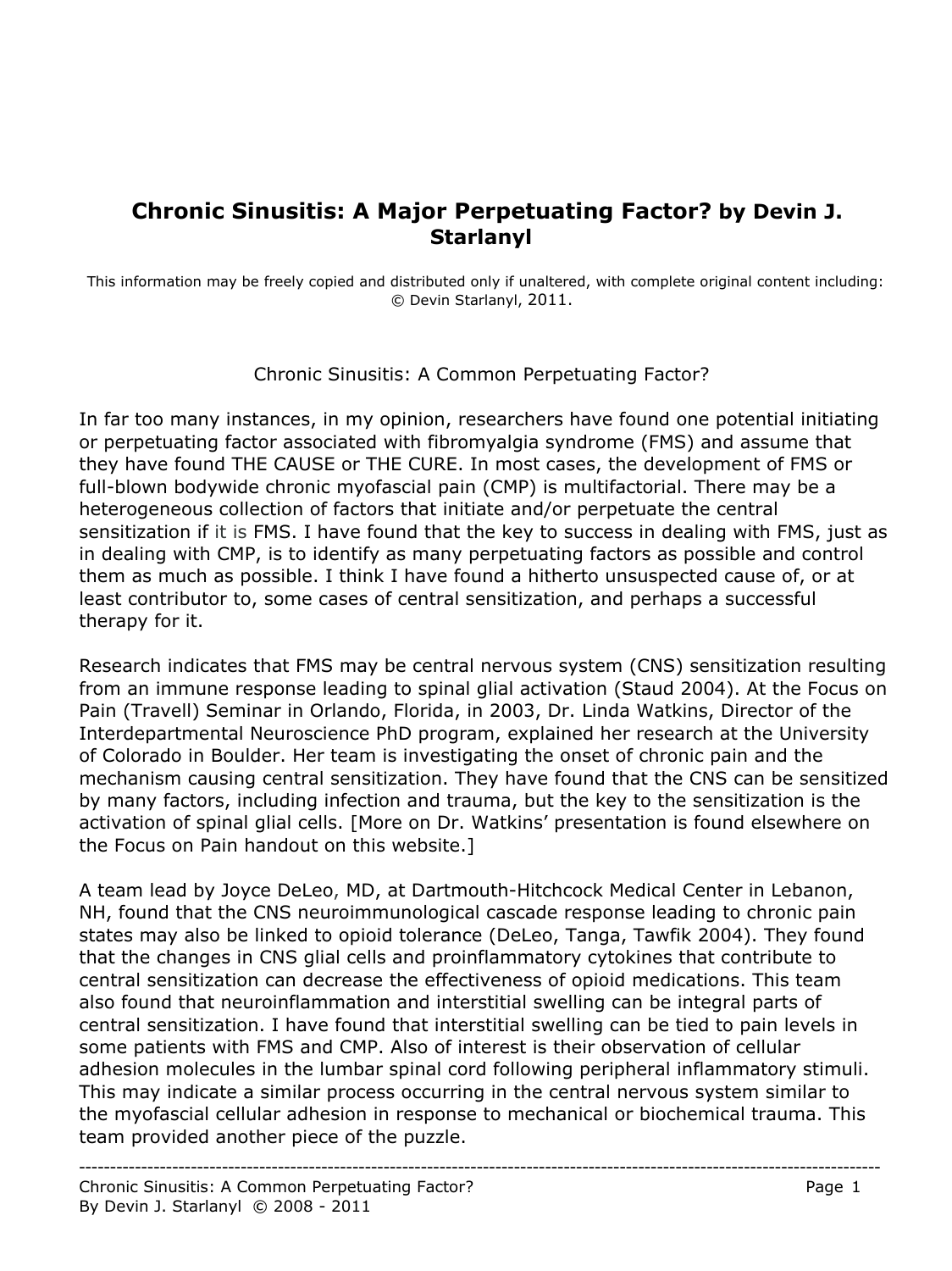Another piece, and a big one, came with the presentation of a paper on March 23, 2004, at the annual meeting of the American Academy of Allergy, Asthma and Immunology in San Francisco.

A Mayo Clinic team of physicians lead by David A. Sherris found that airborne fungi commonly found in the mucus linings of the sinuses can adversely affect individuals prone to chronic sinusitis. These fungi provoke an immune response, which in turn attacks the fungi, resulting in symptoms of chronic sinusitis. Could this immune response provoke central sensitization? The team ran a placebo controlled, double blind pilot study using Amphotericin-B intranasally. Seventy percent of the linings of the sinus membranes of those patients on the drug decreased in thickness, and the symptoms abated. Approaching chronic sinusitis as an immune disorder creates a different perspective.

Dr. Sherris, now interim chair of the University of Buffalo Department of Otolaryngology, is using the Amphotericin B nasal spray the team used on his patients. He reports on WebMD that this study may indicate the first ever treatment for the cause of chronic sinusitis, rather than a symptomatic approach.

In 1992, an article linked chronic rhinitis to FMS (Cleveland, Fisher, Brestel, et al. 1992). This team studied 47 consecutive patients with allergic rhinitis in a general allergy clinic and found congestion in 91%, rhinitis in 87% and postnasal drip in 83%. Forty-nine percent met the ACR criteria for FMS, and the team concluded: "Rhinitis...is associated with fibromyalgia and may be an underdiagnosed but important causative factor."

One review shows how neurogenic mechanisms can complicate sinusitis (Baraniuk 2001). Stimulation of nasal sensory nerves leads to pain and congestion. Pain receptors cause release of substance P, stimulating mucosal defense mechanisms. Sympathetic dysfunction then can cause sinuses to fill and the mucosal lining to thicken. Fibromyalgia is associated with sympathetic hypersensitivity.

I have been working on a review of 200 patient interviews picked at random from over 1000 interviews done between 1992 through 1999. [This review will be posted on the website.] These patients had diagnosed or suspected FMS and/or CMP. The patient interviews were reviewed to identify and assess possible symptom clusters and patterns. Almost all of the patients had at least one myofascial trigger point (TrP), and most of the patients had either CMP or a combination of FMS and numerous TrPs. Of the 200 patients, only 11 patients did not have either FMS or CMP. The most common symptom listed was post-nasal drip. Of the 189 patients with either FMS and/or CMP, all 189 had post nasal drip. This result was unexpected. The post nasal drip was frequently accompanied by sinus congestion and runny nose.

Specific head and neck TrPs can cause drippy nose and congestion. Trigger points in the sternocleidomastoid muscles (SCM) alone can cause, among other things,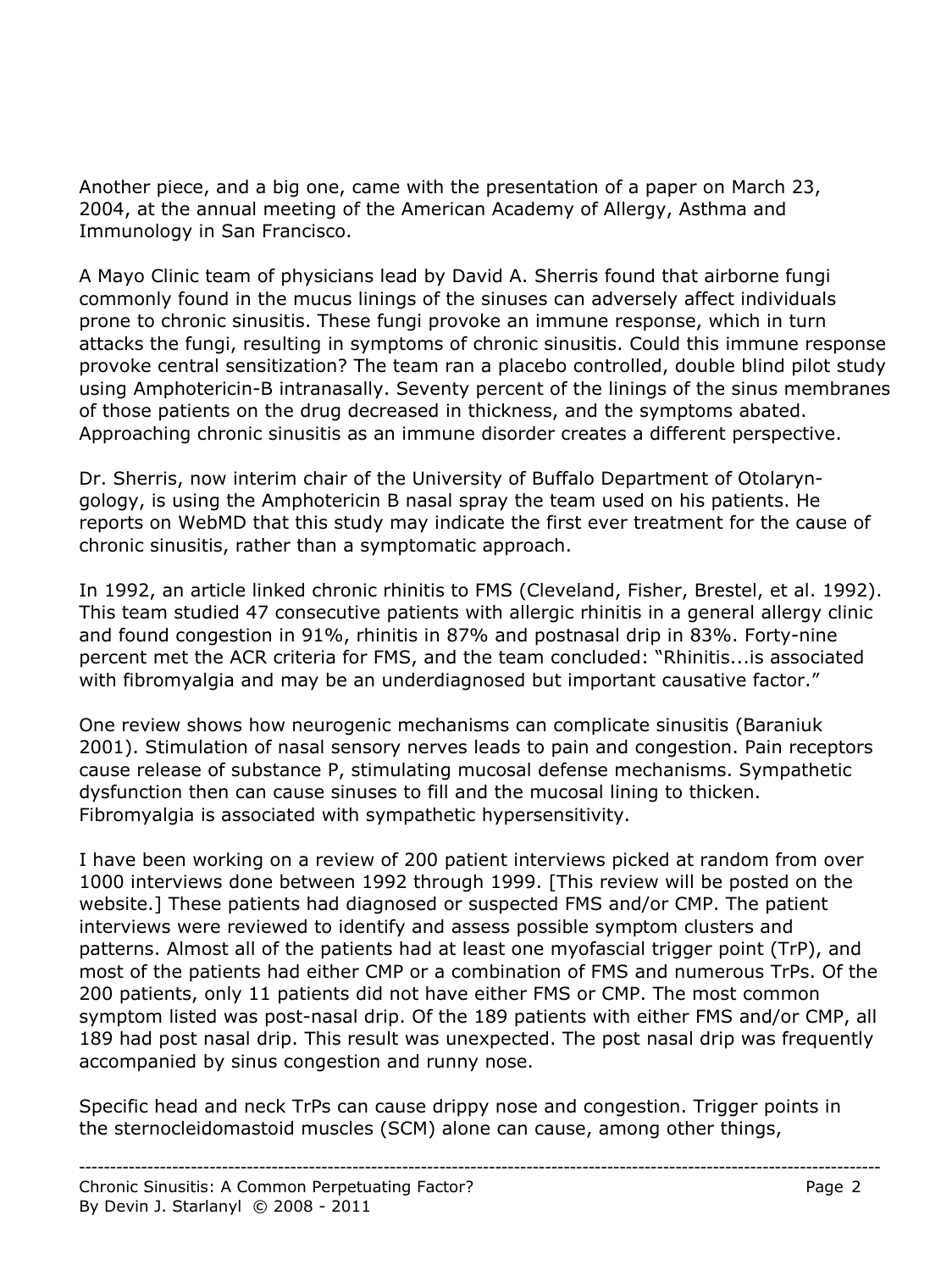coordination problems, proprioceptor dysfunction, dizziness, imbalance, neck soreness, a swollen-glands feeling, runny nose, maxillary sinus congestion, tension headaches, eye problems (tearing, blurred or double vision, inability to raise the upper eyelid, dimming of perceived light intensity), spatial disorientation, postural dizziness, vertigo and nerve impingement (Simons, Travell, Simons 1999). Many of these symptoms mimic chronic sinusitis. A picture was developing.

Late in 2003 I had been given another piece of the puzzle, although I didn't know it at the time.

I met with Lawrence Funt, DDS, MSD, Director of the CranioFascial Pain Center in Bethesda, MD. During an afternoon together, we discussed Janet Travell and the founding of myofascial medicine. We also discussed the Funt-Symptom Index (Funt 1988). During the course of a long career in pain management, Dr. Funt had noticed patterns of symptoms that occurred in patients in sequence, according to age and length of pain history. His patients between the ages of 4 and 6 years experienced clenching of the jaw, stuffy ears and headaches. Symptoms progressed, and by age 21 to 30 there appeared, among other symptoms, maxillary sinus pain that became increasingly frequent. This later fit into the puzzle. We also spoke of biofilms.

Biofilms are becoming increasingly important in medicine, science and technology. Bacteria and other organisms have developed a successful survival strategy. They grow in a slimy mass, covering themselves with protective polysaccharides. These biofilms develop on the surfaces of medical devices, in air and water treatment systems, and in human bodies. Organisms in biofilms are remarkably resistant to anything you throw at them. Counter agents need to get through the slime and kill all the organisms, or the buggies just multiply themselves right back, often with a resistance to the first counteragent used against them. The July 4, 2003, edition of *Science* gave a good description of biofilms as a community, with a layer of slime covering "...the entire community, protecting it from attacks by the body's immune system." That piece fingered biofilms as the culprit in bladder infections. Osteomyelitis, Cystic Fibrosis, prostatitis, and middle ear infections are biofilm infections (Costerton 1998).

Organisms in biofilms are protected against antibacterial chemicals and environmental predators. Nutrient limitations and the build-up of toxic metabolites favor the formation of biofilms (Donlon, Costerton 2002). This occurs often in FMS (Starlanyl and Copeland 2001) and in the area of a myofascial TrP (Simons, Travell, Simons 1999). Biofilms are associated with increased fibronectin, coaggregation and adhesions, and the production of endotoxins. Biofilms can also be formed by mycobacteria (Hall-Stoodley, Keevil, Lappin-Scott 1999). Organisms forming biofilms are resistant critters. They could be perpetuating factors in a number of cases of FMS and CMP.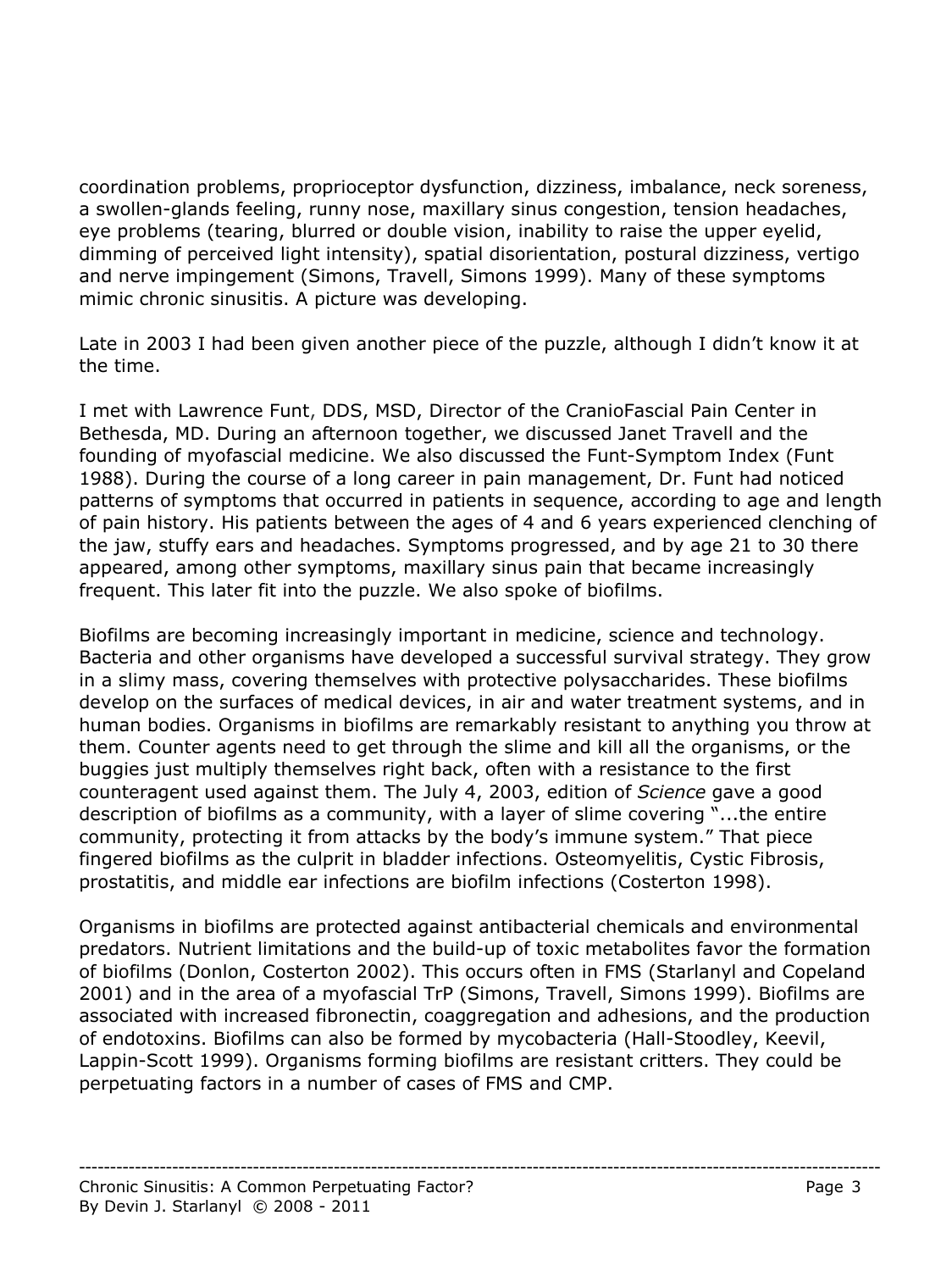Some of my review patients with long-standing symptoms had mentioned childhood dental problems. Others recalled frequent bouts of sinusitis and earaches. Sternocleidomastoid TrPs are common and cause a lot of symptoms that can be mistaken for sinusitis. Trigger points in the longus colli muscle can cause sore throat, persistent tickle in throat, and a lump in throat. Deep anterior neck muscles can refer to the laryngeal area. Cricoarytenoid TrPs cause regional muscle pain on talking, and a sore throat. Other TrPs can be responsible for ear pain, stuffiness of the ear, and temporary hearing impairment. One study found that of 111 patients with suspected chronic maxillary sinusitis, only 56% had that diagnosis verified. In 61 % of the patients in whom it could not be verified, dental infections and/or myofascial pain were the most common cause (Lindahl, Lelen, Ekedahl 1982). Possible patterns were emerging.

Chronic sinusitis (or its symptoms) is frequently treated by antibiotics. Patients often reported frequent antibiotic use during periods of their lives. The use of antibiotics would enhance fungal problems, although they might reduce congestion if there were a secondary bacterial infection. The drippy nose and congestion would return, because the fungi and immune response would remain.

Patients often mentioned chronic yeast infections. Women especially reported this, although some men and boys also mentioned gastrointestinal yeast problems or thrush. Many patients also had symptoms of reactive hypoglycemia or insulin resistance. Insulin resistant states provide a fertile home for fungi and yeasts. A subset of patients also reported mold sensitivity, although this was not one of the parameters of the review. Several patients also reported treatment with antifungals Nystatin and/or Diflucan. Some required Nystatin to be administered concurrently with any antibiotic therapy to avoid further yeast infection. Sensations of CNS swelling were reported, often linked with cognitive deficits. Some mentioned these worsened when sweets or other heavy carbohydrate meals were eaten, and some described easing of these symptoms with use of diuretics and/or higher protein diets.

Nystatin works in the gastrointestinal system to destroy yeast there. Diflucan works systemically, but what about the blood-brain barrier? This protective barrier prevents molecules from crossing over to the CNS. It is also a pesky obstacle to effective therapy of the CNS, as many medications can't cross it. What if an immune response to fungi, possibly in biofilm, were a common instigating or perpetuating factor of central sensitization? Why would the Amphotericin B nasal spray used by Dr. Sheris and his team work better than Diflucan? Enter the last piece of the puzzle  $-1$  needed to try an experiment on my own.

Dr. Gunter Oberdšrster and his team have conducted a study to see if an inhaled ultrafine particle could cross along the olfactory nerve into the olfactory bulb (Oberdšrster, Sharp, Atudorie, et al 2004). They found that a particle could move into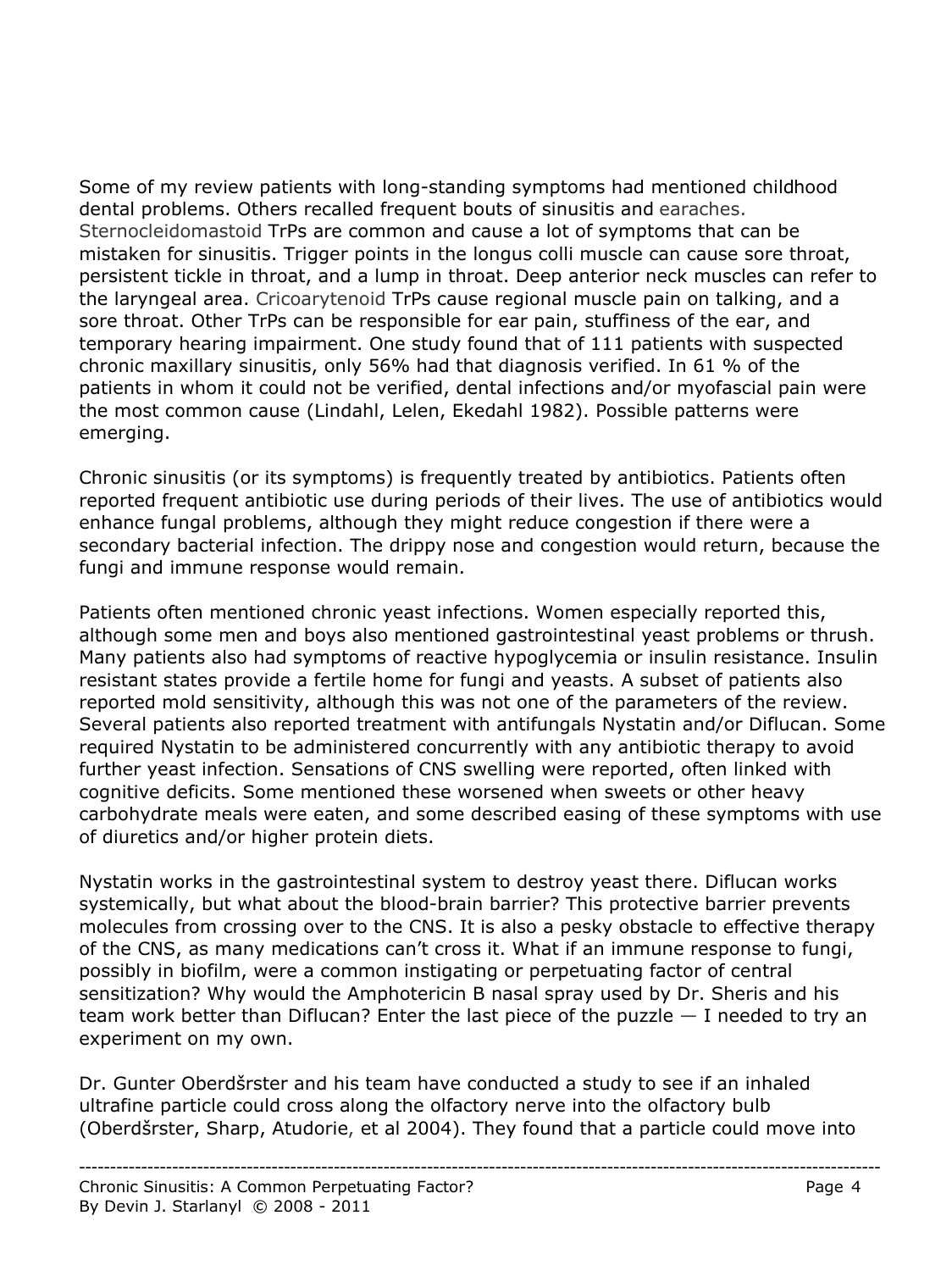the CNS from the nasopharyngeal area. The study is not yet published but is in press and is available on the web. It was done on ultrafine particulates, but it indicates to me that a nasal spray might have a better chance of reaching the CNS and any fungi within.

The puzzle, while by no means complete, gave me enough for action. I was still hesitant, because Amphotericin B is not a medication to be used lightly. I had no experience with it as a nasal spray. I called my compounding pharmacist, George Roentsch, at The Apothecary in Keene, NH. He told me that compounded Amphotericin B nasal spray was generally used at 20 mcg/ml, required refrigeration and had a short shelf life, but his experience was that the spray used 5 times a day in each nostril for two weeks was sufficient to bring relief of symptoms without side effects. I spoke with my primary care physician and my allergist as well as my local myofascial trigger point doctor. With my history of severe FMS and CMP, plus Metabolic Syndrome, sleep apnea, a long history of mold and yeast allergies, immune therapy for multiple fungi, and frequent interstitial swelling, they agreed that I seemed like a good candidate for this therapy. I had other allergies and knew that this would do nothing for them, but I hoped that any CNS mold component and associated immune response might be brought under control.

I first went on a course of Diflucan therapy, with no change in symptoms. After allowing my body recovery time from the Diflucan, I went on the Ampho B nasal spray for 2 weeks. The deep congestion that I hadn't been able to relieve since they took PPA (original Contac formula) off the market went away. The fluids in my body tissues are rearranging themselves. The TrPs are becoming more available to treatment, although I noted a phenomenon that others have reported.

As the central sensitization lessened, the TrP symptoms became more noticeable. The increase in myofascial pain was considerable at first, but I have TrPs in almost every layer of every muscle. My myofascia is unwinding, satellite and secondary TrPs are being eliminated, and bones are shifting back into a more normal position. This is not a comfortable process, but it is a necessary one to resume a higher standard of health. My pain level is down with less medication. I believe that one perpetuating factor in my life has been found and brought under control, at least somewhat. I have multiple allergies and the symptoms were further aggravating several of my medical conditions. After further research, I decided to go for retesting and resumed allergy shots."

My blood levels are regularly monitored by Dr. Lynne August at Health Equations. We had been unable to get the cholesterol and triglycerides down with diet alone, and my health team agreed that the cholesterol could well be protecting me from something and I did not wish to return to cholesterol medications. After the Ampho B nasal spray therapy, my triglycerides dropped from 261 to 155, my cholesterol dropped from 350 to 287, my cholesterol/HDL ratio normalized, and the toxin load dropped. This is only one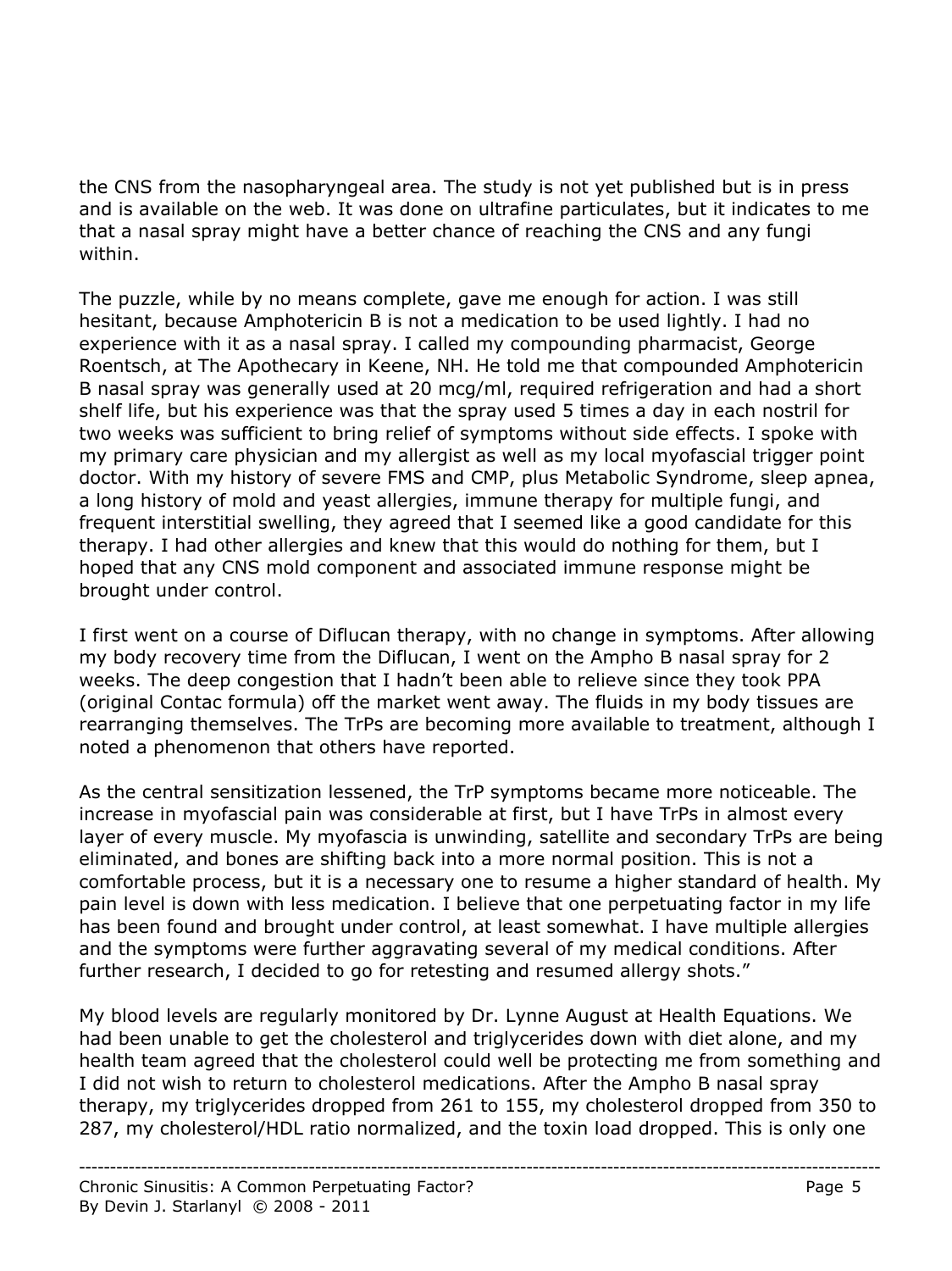test, but the only thing that changed was the nasal spray therapy. Time and later blood testing will tell if the Metabolic Syndrome can be taken off my co-existing conditions (and perpetuating factors). This is all very recent, and I don't know where my health level will stabilize. I know that there are other hidden perpetuating factors. The good thing about that is when a perpetuating factor is found, something can often be done. It just takes a little detective work and the right pieces of the puzzle.

This therapy is not a cure for FMS or CMP. Chronic sinusitis caused by an immune reaction to fungi *may* be part of the central sensitization process in *some* cases of FMS. It may be a perpetuating factor in CMP. We still don't know how safe this therapy is.

This is all very new. It will take time and money for researchers to provide these answers. If patients have an indicative history, such as frequent yeast infections, reactive hypoglycemia or insulin resistance, mold sensitivity, resistant congestion and post nasal drip, I believe that this is a therapy that is worth considering.

## Update October 2010:

Ipratropium Bromide Nasal Solution 0.06% (Atrovent) is a prescription nasal spray that is anticholinergic. Trigger points can cause congestion and runny nose, and they are associated with excess acetylcholine at the motor end plate. This spray comes in a 15 ml spray bottle, and may be very helpful for these symptoms when TrPs are involved. Start carefully, with one spray one day, and check for any side effects.

Update: Current information indicates that intestinal permeability and insulin resistance are often some of the causes contributing to chronic illness. (*Textbook of Functional Medicine*, Jones DS, Quinn S, editors, 2005-6; see "functional medicine.org" on the web). More about this on a handout "Healing Dysfunctional Gut" on this website. In many cases, excess mucus production contributing to post nasal drip may be the body's attempt to protect against gastric reflux (GERD). Many cases of GERD may be silent, without obvious heartburn symptoms but causing excess mucus, chronic cough, and dysruptive sleep. If you have unrestorative sleep, GERD, silent or active, may be part of this, and a sleep study that includes gastric monitoring may be what you need. Talk to your doctor about this possibility.

## **References**

Baraniuk JN. 2001. Neurogenic mechanisms in rhinosinusitis. *Curr Allergy Asthma Rep* 1(3):252-261.

Cleveland CH Jr, Fisher RH, Brestel EP et al. 1992. Chronic rhinitis: an underrecognized association with fibromyalgia. *Allergy Proc* 13(5):263-267.